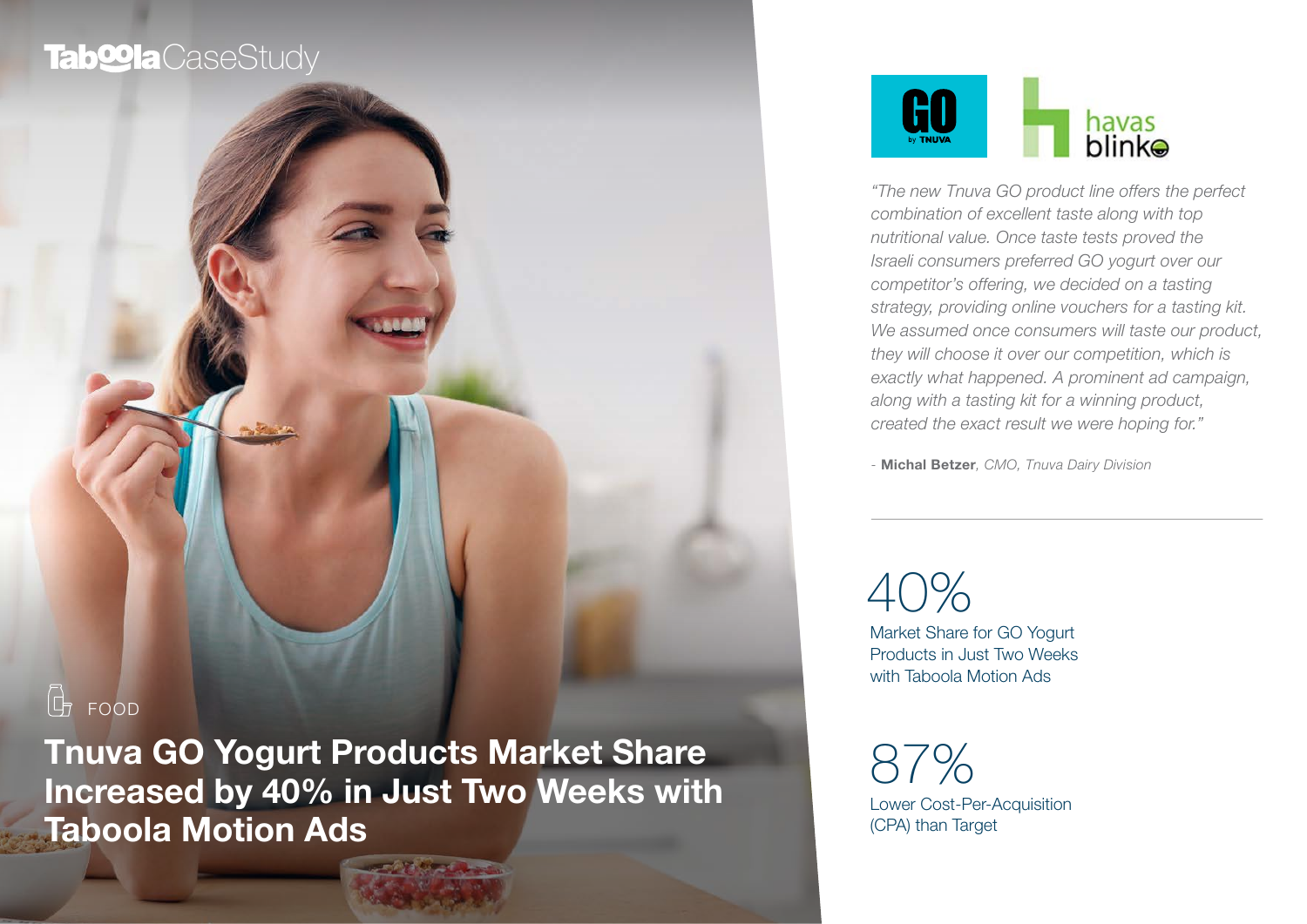## Tab<sup>oo</sup>la CaseStudy



#### **COMPANY**

Tnuva Group is the largest and leading food group in Israel. Tnuva has been operating for 90 years, bringing to every household in the country fresh dairy products, eggs, and additional fresh farm produce.

Havas Blink is Israel's first and largest content and social media agency.

#### **CHALLENGE**

Promote Tnuva's new GO Yogurt product to relevant consumers at scale, while adhering to strict CPA goals..

### **SOLUTION**

Work with Blink to launch a **Taboola** campaign leveraging Motion Ads and CTA Button ad formats to promote a minisite for consumers to receive two yogurts for free.

#### **RESULTS**

With Taboola, Blink was able to help Tnuva achieve a 40% market share for Tnuva Go Yogurt products in just two weeks at a CPA 87% lower than the target using Motion Ads.

**Tnuva** Sells New GO Yogurt Product to Audiences at Scale with Taboola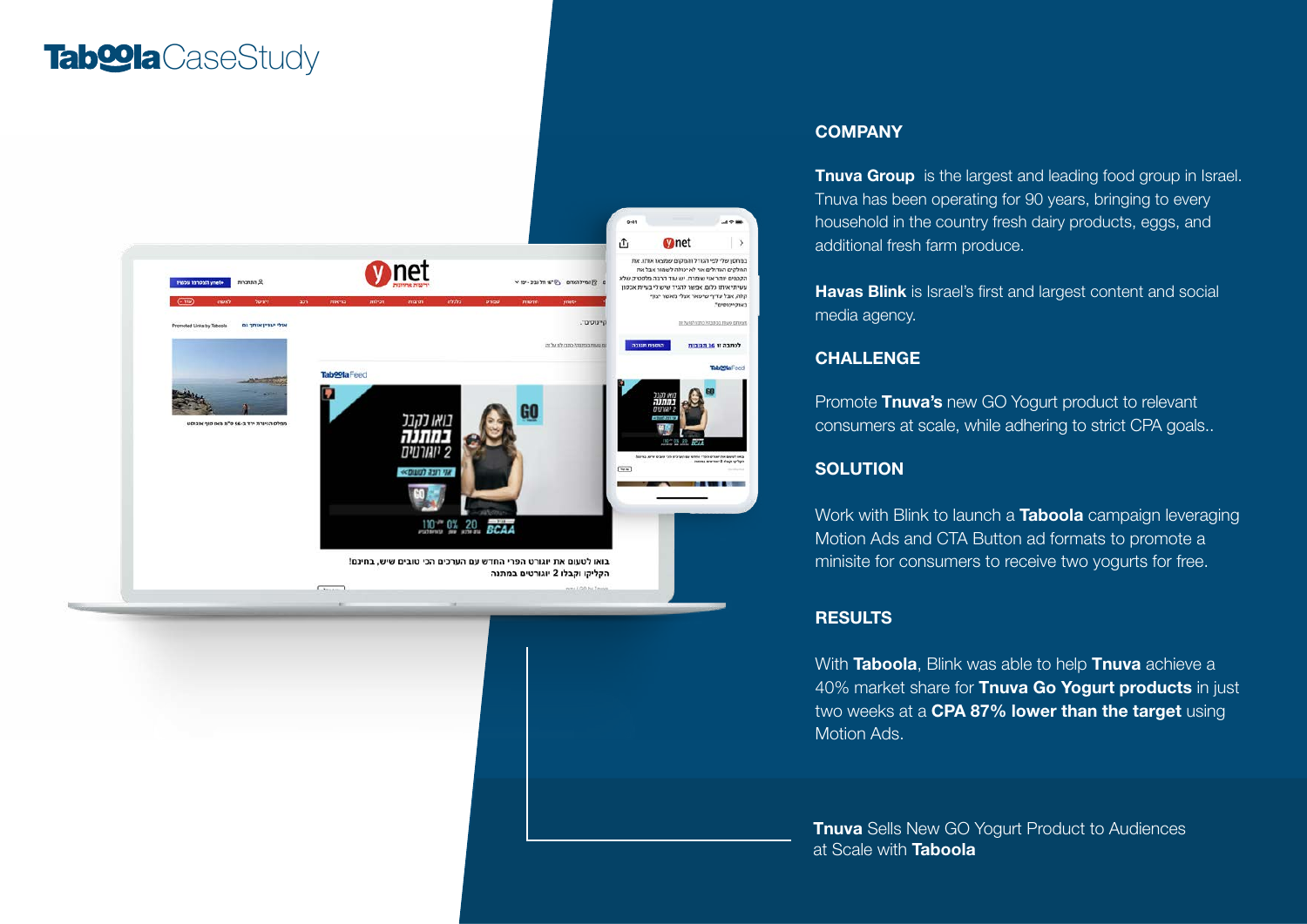## Tab**<sup>o</sup>la** CaseStudy

### Introduction

**Tnuva Group** is the largest and leading food group in Israel. Tnuva has been operating for 95 years, bringing to every household in the country fresh dairy products, eggs, and additional fresh farm produce. Tnuva's historic and distinctive logo has become an emblem signaling products that are made with care, and to the highest standards of quality, taste and freshness.

For nearly a decade, **Thuva**'s classic dairy products and non-dairy treats have won the hearts of Israel families seeking balanced and tasty foods with high nutritional value. The company invests heavily in research and development, ensuring that products meet the highest standards of quality controls.

Havas Blink is Israel's first and largest content and social media agency. The company was founded in 2007 by Sagi Hametz, who serves as a managing partner. Sagi was among the founders of The Marker and served as editor of the magazine. Adva Kirsch serves as the Company's CEO and has been in the company for six years. Havas Blink has 35 employees and serves approximately 50 of the largest clients in the Israeli economy.